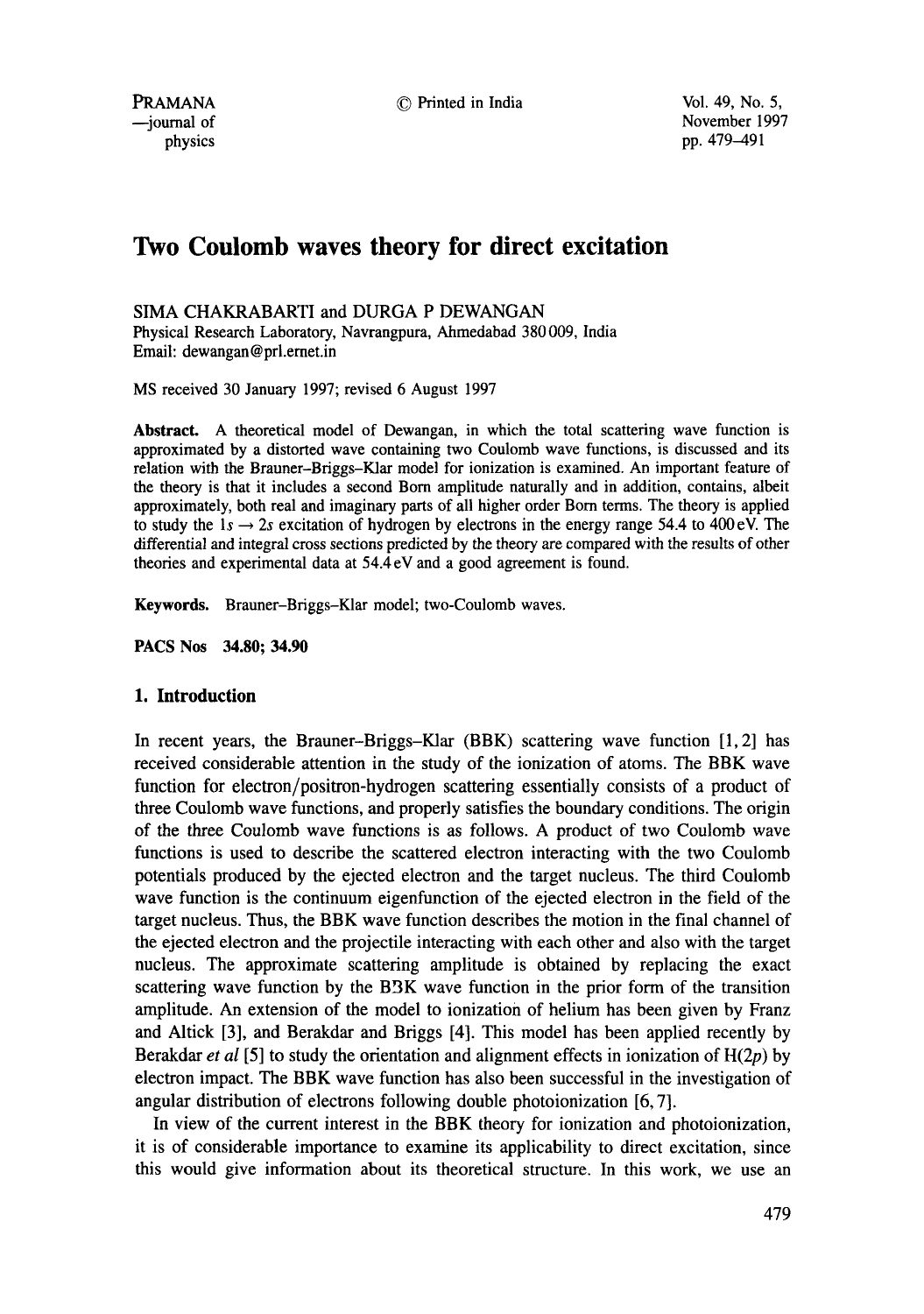approximate total scattering wave function for excitation of hydrogen proposed by Dewangan [8] and discuss its relation with the BBK wave function for ionization. We extend our preliminary study of the  $1s \rightarrow 2s$  excitation of hydrogen by electron impact, performed at a single energy of 54.4eV, to 54.4 400eV covering a wide range in the intermediate energy region and examine the theoretical predictions by comparing them with the results of other current theories. We use atomic units, unless otherwise stated.

#### **2. The two Coulomb wave theory for direct excitation**

We consider the collision of an electron with a hydrogen atom. Let r and  $r_0$  denote the position vectors of the target electron and the incident electron with respect to the target nucleus (assumed to be infinitely heavy) respectively, and let  $r_{01} = r - r_0$  be the position vector of the incident electron with respect to the target electron. We denote the final wave vector of the incident electron by  $k_f$ , that of the ejected electron by k and define  $k_{01} = (k - k_f)/2$ . The BBK wave function for the final (ionization) channel is given by [1, 2]

$$
\psi_f^- = \frac{1}{(2\pi)^{3/2}} e^{i\mathbf{k}_f \cdot \mathbf{r}_0 + i\mathbf{k} \cdot \mathbf{r}} \Gamma(1 - i\alpha_{eT}) e^{-\pi \alpha_{eT}/2} {}_1F_1(i\alpha_{eT}, 1; -i\mathbf{k} - i\mathbf{k} \cdot \mathbf{r})
$$
  
×  $\Gamma(1 - i\alpha_{PT}) e^{-\pi \alpha_{PT}/2} {}_1F_1(i\alpha_{PT}, 1; -i\mathbf{k}_f r_0 - i\mathbf{k}_f \cdot \mathbf{r}_0)$   
×  $\Gamma(1 - i\alpha_{eP}) e^{-\pi \alpha_{eP}/2} {}_1F_1(i\alpha_{eP}, 1; -i k_{01} r_{01} - i\mathbf{k}_{01} \cdot \mathbf{r}_{01}),$  (1)

where  $\alpha_{eT} = -1/k$ ,  $\alpha_{PT} = Z_P/k_f$  and  $\alpha_{eP} = -Z_P/|{\bf k} - {\bf k}_f|$  in which  $Z_P = -1$  is the charge of the incident electron. The BBK transition amplitude for ionization is obtained by approximating the exact total scattering wave function with the above wave function in the prior form of the transition amplitude.

One can extend the BBK model to excitation of hydrogen in a straightforward manner. The BBK scattering wave function for excitation is obtained by replacing  $\Gamma(1 - i\alpha_{eT})e^{-\pi\alpha_{eT}/2}$   $_1F_1(i\alpha_{eT}, 1; -ikr - ik \cdot r)$ , the Coulomb eigenfunction for the ejected electron, by  $\phi_f(\mathbf{r})$ , the bound atomic eigenfunction of the excited final state, and putting  $k = 0$ ,

$$
\psi_{\mathbf{f}}^{-} = e^{i\mathbf{k}_{\mathbf{f}} \cdot \mathbf{r}_{0}} \phi_{\mathbf{f}}(\mathbf{r}) |\Gamma(1 + i\nu_{\mathbf{f}})|_{1}^{2} F_{1}(-i\nu_{\mathbf{f}}, 1; -i k_{\mathbf{f}} r_{0} - i\mathbf{k}_{\mathbf{f}} \cdot \mathbf{r}_{0})
$$
  
×<sub>1</sub>  $F_{1}(i\nu_{\mathbf{f}}, 1; -i k_{\mathbf{f}} r_{01}/2 + i\mathbf{k}_{\mathbf{f}} \cdot \mathbf{r}_{01}/2),$  (2)

where we have defined  $u_f = Z_p/k_f$ . The BBK version of the transition amplitude for excitation is obtained by using this wave function in place of the exact wave function in the prior form of the transition amplitude.

In the context of excitation, however, it is traditional to consider the post form of the transition amplitude, rather than the prior form which is used in ionization. For the reasons that will become clear in the following, we replace  $k_f/2$  by  $k_f$  in the argument of the confluent hypergeometric function appearing in (2). If we denote by  $\phi_i(\mathbf{r})$  the bound atomic wave function of the initial state and by  $k_i$  the incident wave vector, we can immediately write the post form of scattering wave function (2) corresponding to the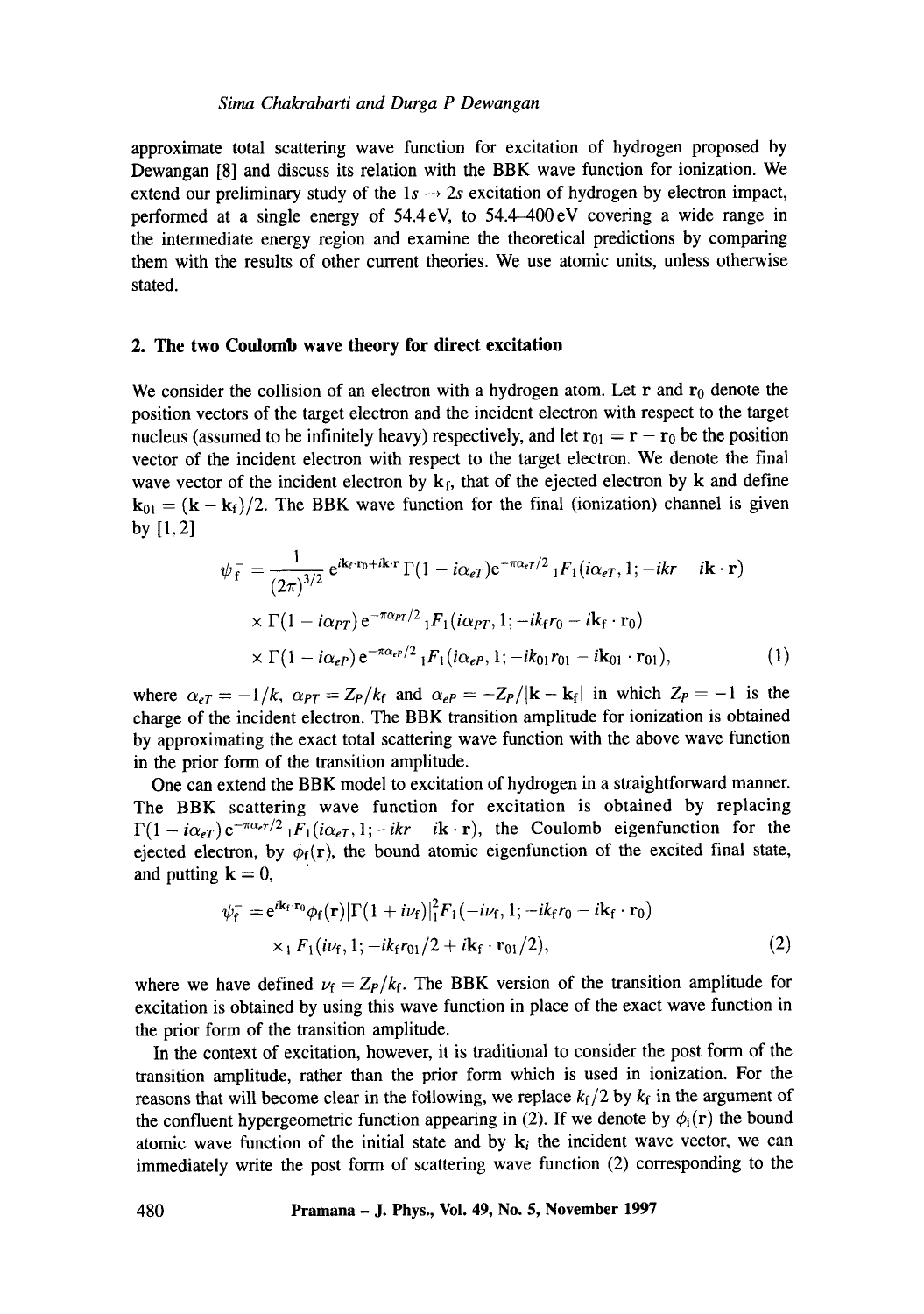entrance channel as [8]

$$
\psi_{i}^{+} = \phi_{i}(\mathbf{r}) e^{i\mathbf{k}_{i} \cdot \mathbf{r}_{0}} |\Gamma(1 + i\nu)|^{2} {}_{1}F_{1}(-i\nu, 1; ik_{i}r_{0} - i\mathbf{k}_{i} \cdot \mathbf{r}_{0})
$$
  
×<sub>1</sub>  $F_{1}(i\nu, 1; ik_{i}r_{01} + i\mathbf{k}_{i} \cdot \mathbf{r}_{01}),$  (3)

where  $\nu = Z_P/k_i$ . The wave function (3) contains, in essence, a product of two Coulomb wave functions which describes the continuum state of the incident electron interacting simultaneously with both the target nucleus and the bound target electron. By using the asymptotic forms of the confluent hypergeometric functions [9], we may easily see that the wave function (3) satisfies proper boundary conditions

$$
\psi_{i}^{+} \sim \phi_{i}(\mathbf{r}) e^{i\mathbf{k}_{i} \cdot \mathbf{r}_{0}} + \text{scattered wave.} \tag{4}
$$

In the T-matrix formalism, when the exact scattering wave function is approximated by (3), the post form of the transition amplitude for the  $\phi_i(\mathbf{r}) \rightarrow \phi_f(\mathbf{r})$  excitation is given by

$$
T_{\rm fi} = \int d\mathbf{r} \, d\mathbf{r}_0 \, e^{-i\mathbf{k}_{\rm f}.\mathbf{r}_0} \phi_{\rm f}^*(\mathbf{r}) \bigg( \frac{Z_P}{r_0} - \frac{Z_P}{r_{01}} \bigg) \psi_{\rm i}^+ \,. \tag{5}
$$

Since the continuum state of the incident electron is described, in essence, by two Coulomb wave functions, the present theory, for brevity, will be called the two Coulomb waves (TCW) theory.

It should be mentioned here that the use of the wave function of the form (3) in atomic scattering calculations is not new. Vainshtein, Presnyakov and Sobelman (VPS) [10] in the context of excitation of hydrogen by electron impact, and Cheshire [11 ], in the context of electron capture in proton-hydrogen collisions (the CDW method), were the first to propose the use of a product of two Coulomb wave functions to describe the distortion effects on the scattering wave function. In the study of electron impact excitation of hydrogen, Vainshtein *et al* [10] used the post form of the transition amplitude (the VPS approximation). But, to evaluate the amplitude, Vainshtein *et al* [10] and subsequently other authors (see the references given in [12, 13]) applied peaking approximations to simplify the calculations. Dewangan and Bransden [12] analysed the physical content of the VPS approximation for excitation of hydrogen by proton impact and showed (see below) that the application of the peaking approximation to the VPS amplitude in essence leads to a first order amplitude that is a poor approximation to the VPS amplitude. Their analysis showed that the contribution to the VPS scattering amplitude from the incident proton-electron matrix element contains a term which is identical to a second Born amplitude for this interaction computed in a closure approximation. However, the matrix element of the incident proton-target nucleus interaction that occurs in the VPS amplitude, contains a term which is not identical to, but has a structure similar to a second Born term, for this interaction. Following this work, Dewangan [8], by modifying the VPS wave function, wrote down the TCW wave function (3) as well as the TCW transition amplitude (5) for electron hydrogen scattering and demonstrated that the transition amplitude (5) contains full closure approximation second Born terms corresponding to the incident electron-target electron and the incident electron-target nucleus interaction. Dewangan and Khadkikar [14] have developed a distorted wave expansion for the transition amplitude whose first order term is the TCW amplitude (5). It is shown in that paper that the TCW amplitude  $(5)$  contains  $(1)$  a second Born term,  $(2)$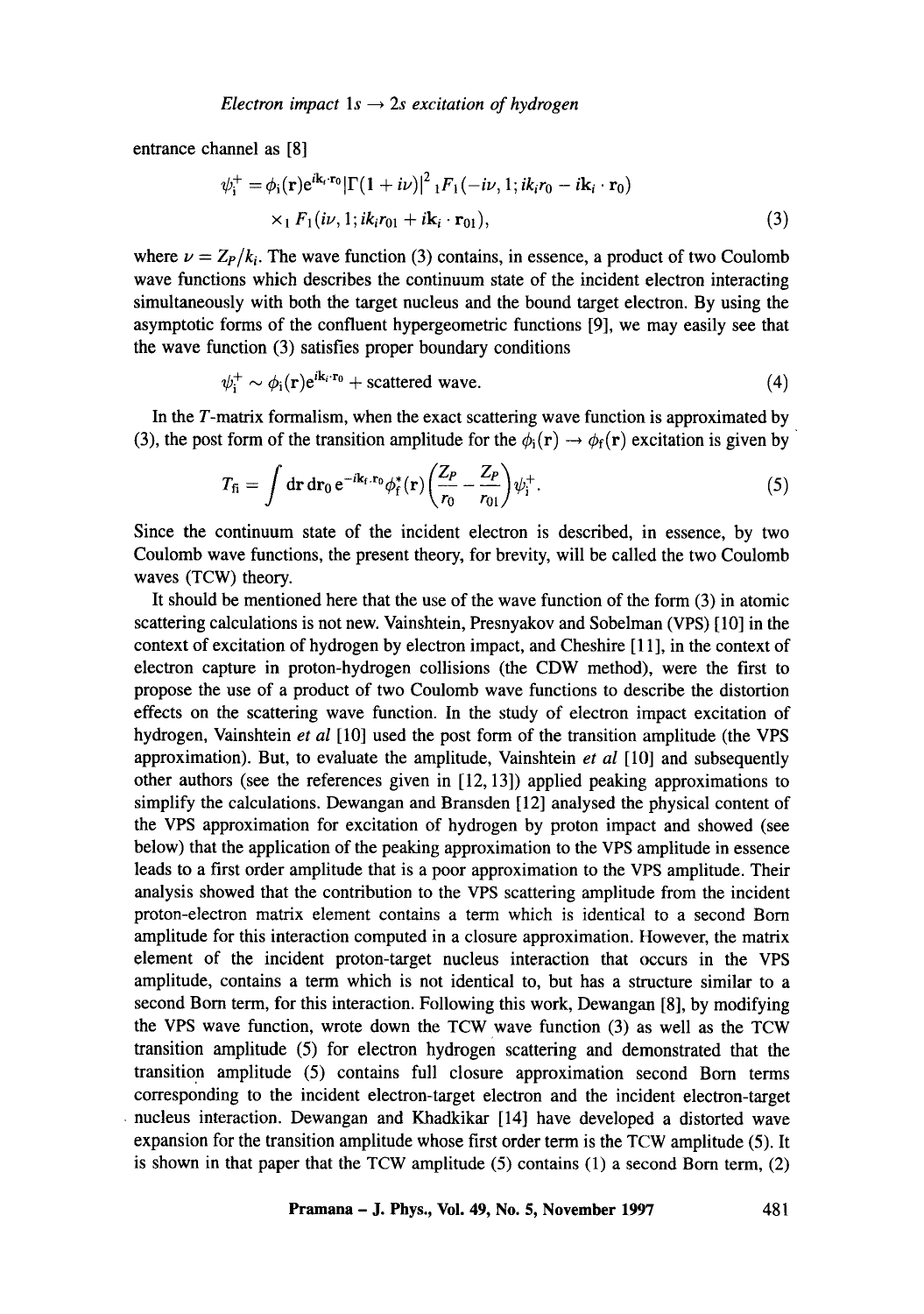both real and imaginary parts of all higher  $(\geq 3)$  order Born terms in an approximate way, and that (3) the well known Glauber amplitude (for a review see [15, 16]) can be derived by introducing further approximations in the TCW amplitude. Like the TCW amplitude, the Glauber amplitude contains contributions from all orders ( $n \geq 2$ ) of the Born terms, but in contrast to the TCW model, either all its odd-order terms are purely real and all its even-order terms are purely imaginary or vice versa. Evidently, the TCW theory includes contributions from all orders of the Born terms and goes beyond the Glauber approximation.

The TCW wave function (3) is very similar in spirit to the VPS wave function (or the wave function of the continuum distorted wave (CDW) model of Cheshire [11], see Dewangan and Eichler [17] for a discussion) but differs from the VPS (or the CDW) wave function in that the latter is based on the use of the Jacobi coordinates [18]. For an explicit expression of the VPS (or the CDW) wave functions and the transition amplitudes in both the post and prior forms for electron-hydrogen scattering, the reader is referred to Sinha *et al* [13].

One can show by following the method of Dewangan and Bransden [12] that the wave function (2), unlike (3), does not reproduce the full closure approximation second Born term and therefore we use only the wave function (3). Dewangan [8] also made a preliminary application of the TCW model to the  $1s \rightarrow 2s$  excitation of hydrogen by electrons at 54.4 eV and indeed, to our knowledge, except for this application, no other calculations without further approximations for direct excitation in this method have been reported. However, as the present work based on improved numerical techniques shows, due to inaccuracies in performing numerical quadratures, the differential cross sections calculated in [8] were in error by up to about 15%, depending on scattering angles. Here it must be mentioned that Chen *et al* [19] have applied the TCW theory without any further approximation to study Ps (1s) formation in  $e^+$ -H(1s) collisions.

In order to perform numerical computation, we follow the method of Dewangan [8] and transform the transition amplitude (5) into momentum space. Defining the form factor,

$$
G_{\rm fi}(\mathbf{p})=\int d\mathbf{r}\,e^{i\mathbf{p}\cdot\mathbf{r}}\phi_{\rm f}^*(\mathbf{r})\phi_{\rm i}(\mathbf{r}),\qquad(6)
$$

the transition amplitude (5) may be reduced to

$$
T_{\rm fi} = T_{\rm fi}^{(1)} + T_{\rm fi}^{(2)},\tag{7}
$$

where  $T_6^{(1)}$  is given by

$$
T_{\rm fi}^{(1)} = T_{\rm fi}^{\rm B1}\left(|\Gamma(1+i\nu)|^2{}_2F_1\left[-i\nu,i\nu;1,\left(\frac{\mathbf{k}_i\cdot\mathbf{q}}{\omega_{\rm fi}}\right)^2\right]\right).
$$
 (8)

Here,  $\omega_{fi} = \epsilon_f - \epsilon_i$ , with  $\epsilon_i$  and  $\epsilon_f$  being the eigenenergies of the initial and final atomic states, respectively,  $\mathbf{q} = \mathbf{k}_i - \mathbf{k}_f$  is the momentum transfer and  $T_{\text{fi}}^{\text{B1}}$  is the usual first Born transition amplitude given by

$$
T_{\rm fi}^{\rm Bl} = Z_P \frac{4\pi}{q^2} \left[ G_{\rm fi}(0) - G_{\rm fi}(\mathbf{q}) \right]. \tag{9}
$$

Clearly, the amplitude  $T_{\rm fi}^{(1)}$ , eq. (8), is in essence a first order approximation.

**482 Pramana - J. Phys., Vol. 49, No. 5, November 1997**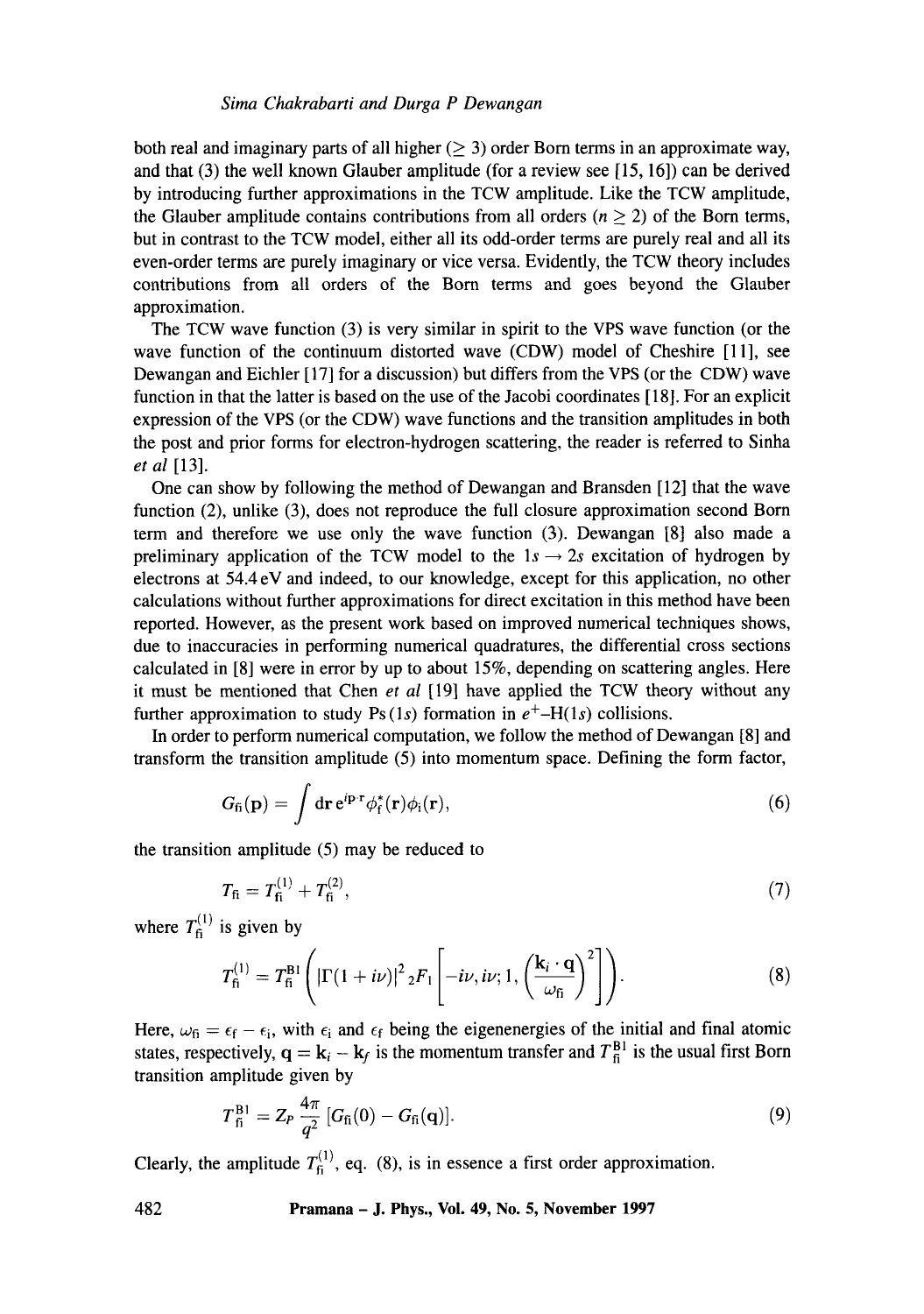*Electron impact*  $1s \rightarrow 2s$  *excitation of hydrogen* 

The amplitude  $T_{\rm fi}^{(2)}$  may be written as

$$
T_{\rm fi}^{(2)} = Z_P |\Gamma(1+i\nu)|^2 \left(\frac{4\nu k_i}{\pi}\right) [T^N + T^E]. \tag{10}
$$

Here, the matrix element  $T^N$  is the contribution from the interaction of unit strength  $(+1/r_0)$ , and is given by

$$
T^{N} = \lim_{\alpha \to 0, \epsilon \to 0} \int d\mathbf{p} \frac{\left[G_{\rm fi}(\mathbf{k}_{i} - \mathbf{p}) - G_{\rm fi}(0)\right] \left[|\mathbf{p} - \mathbf{k}_{i} - \mathbf{k}_{f}|^{2} + (\alpha - ik_{i})^{2}\right]^{+i\nu}}{|\mathbf{p} - \mathbf{k}_{i}|^{(2-2i\nu)} |\mathbf{p} - \mathbf{k}_{f}|^{(2+2i\nu)} (p^{2} - k_{i}^{2} - i\epsilon)^{(1+i\nu)}}.
$$
\n(11)

The term  $T^E$  is the contribution from the interaction of unit strength  $(+1/r_{01})$ ,

$$
T^{E} = \lim_{\alpha \to 0, \epsilon \to 0} \int d\mathbf{p} \frac{\left[G_{\rm fi}(\mathbf{p} - \mathbf{k}_{f}) - G_{\rm fi}(\mathbf{q})\right] \left(|\mathbf{p} - \mathbf{k}_{i} - \mathbf{k}_{f}|^{2} + (\epsilon - ik_{i})^{2}\right]^{-i\nu}}{\left|\mathbf{p} - \mathbf{k}_{i}\right|^{(2+2i\nu)} \left|\mathbf{p} - \mathbf{k}_{f}\right|^{(2-2i\nu)} \left(p^{2} - k_{i}^{2} - i\alpha\right)^{(1-i\nu)}}.
$$
\n(12)

If we put  $\nu = 0$ , (11) and (12) reduce respectively to

$$
T_{B2}^{N} = \lim_{\epsilon \to 0} \int dp \, \frac{[G_{\rm fi}({\bf k}_i - {\bf p}) - G_{\rm fi}(0)]}{|{\bf p} - {\bf k}_i|^2 |{\bf p} - {\bf k}_f|^2 (p^2 - k_i^2 - i\epsilon)},\tag{13}
$$

and

$$
T_{\mathrm{B2}}^{E} = \lim_{\alpha \to 0} \int d\mathbf{p} \, \frac{\left[G_{\mathrm{fi}}(\mathbf{p} - \mathbf{k}_{f}) - G_{\mathrm{fi}}(\mathbf{q})\right]}{\left|\mathbf{p} - \mathbf{k}_{i}\right|^{2}\left|\mathbf{p} - \mathbf{k}_{f}\right|^{2}\left(p^{2} - k_{i}^{2} - i\alpha\right)}.
$$
\n(14)

We may verify that, apart from a constant factor, (13) and (14) are the second Born terms for the interactions  $+1/r_0$ , and  $+1/r_{01}$ , respectively, calculated in the closure approximation in which the atomic energies of all intermediate states are taken to be  $\epsilon_i$ , the energy of the initial atomic state [15, 16]. Thus, the TCW model fully includes the closure approximation second Born (CSB2) terms. It is also clear from (8), (10)-(12) that if the TCW amplitude  $T_{\text{fi}}$ , eq. (7), is (formally) expanded in powers of  $\nu$ , the term containing  $\nu^k$  arises from the  $(k + 1)$ th order Born term. Thus, we see that the (TCW) model contains contributions from both real and imaginary parts of all higher order ( $\geq$  3) Born terms in this closure approximation.

We may note that, in earlier studies of electron impact excitation of hydrogen ([10], [13]), the first order amplitude  $T_{\text{f}}^{(1)}$ , eq. (8), was obtained by applying a peaking approximation to the VPS amplitude, i.e. the VPS amplitude was approximated by  $T_{\rm t}^{(1)}$ . The first order (or peaking approximation) amplitude  $T_{\rm n}^{(1)}$ , eq. (8), being an even function of  $\nu$ , contains contributions from only odd order Born terms. Evidently, it is a poor approximation to the TCW amplitude  $T_{fi}$ , eq. (7), since it does not include the second Born amplitude and also the effects of higher order perturbation terms contained in  $T_6^{(2)}$ , eq. (10).

Obviously, the closure approximation inherent in the TCW theory becomes more accurate when the energy difference between the initial and final atomic states is small and, in addition, there are a large number of intermediate atomic states, grouped around the initial and final atomic states, having nearly the same energy as the initial (or final)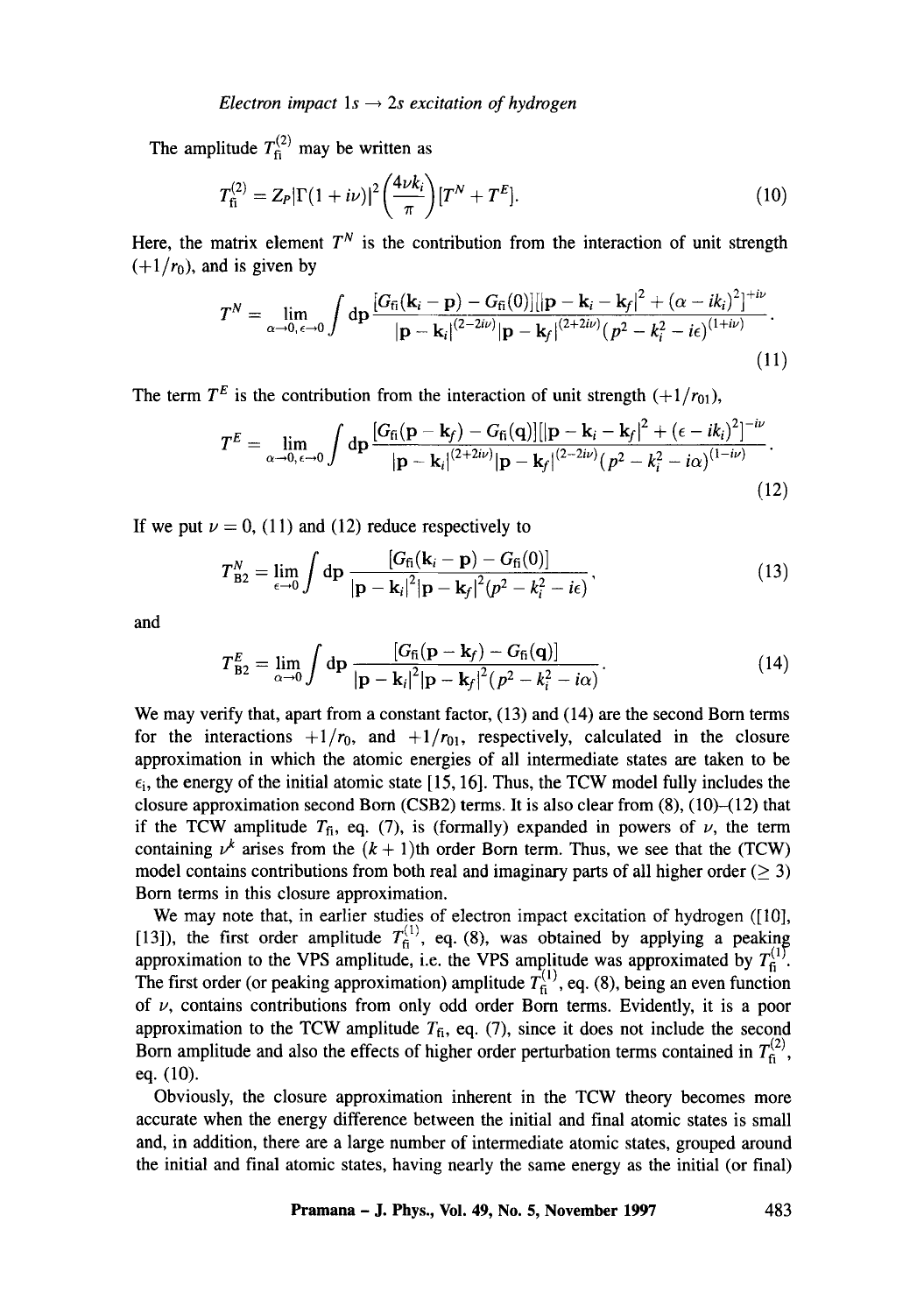atomic state [20]. Since this condition is encountered in transitions between excited states, the TCW model is better suited for excited-state to excited-state transitions. In this context, an appealing feature of the integral expressions (11) and (12) and hence the transition amplitude  $T_{fi}$  is that they depend on the initial and final atomic states only through the form factor  $G_f(p)$ . Since the form factor  $G_f(p)$  is available in closed form for arbitrary initial and final states, the integral expression for the transition amplitude  $T_6$ is free from parametric differentiation. We may mention that an alternative method for evaluation of the integrals containing two Coulomb wave functions used in the literature (see for example, [1, 13, 19]) depends on the technique of parametric differentiation. Although this method of parametric differentiation can be applied to excitation of  $n = 2$ states, such a method, as is well known, becomes very cumbersome for higher excited atomic states. For this reason, we have preferred to develop numerical techniques for directly computing the three-dimensional integrals (11) and (12).

We have numerically evaluated the three-dimensional integrals (11) and (12) in momentum p-space for the  $1s \rightarrow 2s$  excitation of hydrogen induced by electron impact by using spherical polar coordinates  $p \equiv (p, \theta_p, \varphi_p)$ . We have suitably divided the range  $(0 \leq p \leq \infty, 0 \leq \theta_p \leq \pi, 0 \leq \varphi_p \leq 2\pi)$  of integrals into some number of intervals (depending on the incident energy) and then applied the Gaussian quadrature formulas in each of these intervals. Careful treatment was given to the regions near  $p = k_i$  and  $\mathbf{p}=\mathbf{k}_f$ .

We see that the integrands in (11) and (12) contain the Coulomb distorted Green's function  $1/(p^2 - k_i^2 - i\epsilon)^{(1+i\nu)}$ , having the *i*e prescription, i.e. the limiting  $\epsilon \to 0$ procedure. A straightforward application of standard numerical quadrature formulas (e.g. the Gaussian formula  $[9]$  to the integrals in  $(11)$  and  $(12)$  would miss the contributions originating from the  $i\epsilon$  prescription. To evaluate accurately the contributions coming from the *i* $\epsilon$  prescription in the neighbourhood of  $p = k_i$  [and also the singular region around  $\mathbf{p} \rightarrow \mathbf{k}_i$ , we have given special attention to the radial p-integration from  $p = k_i - \Delta_1$  to  $p = k_i + \Delta_1$ , where  $\Delta_1$  is some small positive number and devised an auxiliary integral. The nature of the integrand becomes further involved due to the presence of the factors  $[G_{\rm fi}({\bf k}_i-{\bf p}) - G_{\rm fi}(0)]/|{\bf p} - {\bf k}_i|^{(2-2i\nu)}$  and  $[G_{\rm fi}({\bf p} - {\bf k}_f) - G_{\rm fi}({\bf q})]/|{\bf p} - {\bf k}_i|^{(2+2i\nu)}$  in (11) and (12), respectively, since these terms become singular as  $p \rightarrow k_i$ . To deal with the  $\mathbf{p} \sim \mathbf{k}_i$  region, we have expanded the form factors  $G_f(\mathbf{p})$  for the  $1s \to 2s$  excitation in powers of  $(p - k_i)$  and retained the leading term. We have used the leading term to devise auxiliary integrals. In the region  $p \sim k_i$ , the integrands of the auxiliary integrals are the limiting forms of the corresponding integrands of the actual integrals (11) and (12). Moreover, the auxiliary integrals are such that they can be either evaluated analytically or accurately by numerical quadrature. Therefore, the difference of the actual integrands and the auxiliary integrands is smooth in this region and can be evaluated by numerical quadrature. The complete procedure for the  $1s \rightarrow 2s$  excitation is rather lengthy and cumbersome and therefore will not be described here. It may be mentioned that the form of the auxiliary integrals depends sensitively on the form of  $G<sub>f</sub>(p)$  and hence is different for different initial and final states. The prescription for numerical integration near this region ( $p \sim k_i$ ) for transitions involving non-spherical states (for example,  $1s \rightarrow 2p$ excitation) becomes much more involved and we are working on this problem.

We also see that because of the factors  $\left[ |\mathbf{p} - \mathbf{k}_i - \mathbf{k}_f|^2 + (\alpha - ik_i)^2 \right]^{+i\nu} / |\mathbf{p} - \mathbf{k}_f|^{(2+2i\nu)}$ and  $\left[\left|\mathbf{p}-\mathbf{k}_i-\mathbf{k}_f\right|^2+\left(\epsilon-i k_i\right)^2\right]^{-i\nu}/\left|\mathbf{p}-\mathbf{k}_f\right|^{(2-2i\nu)}$  in (11) and (12), respectively, the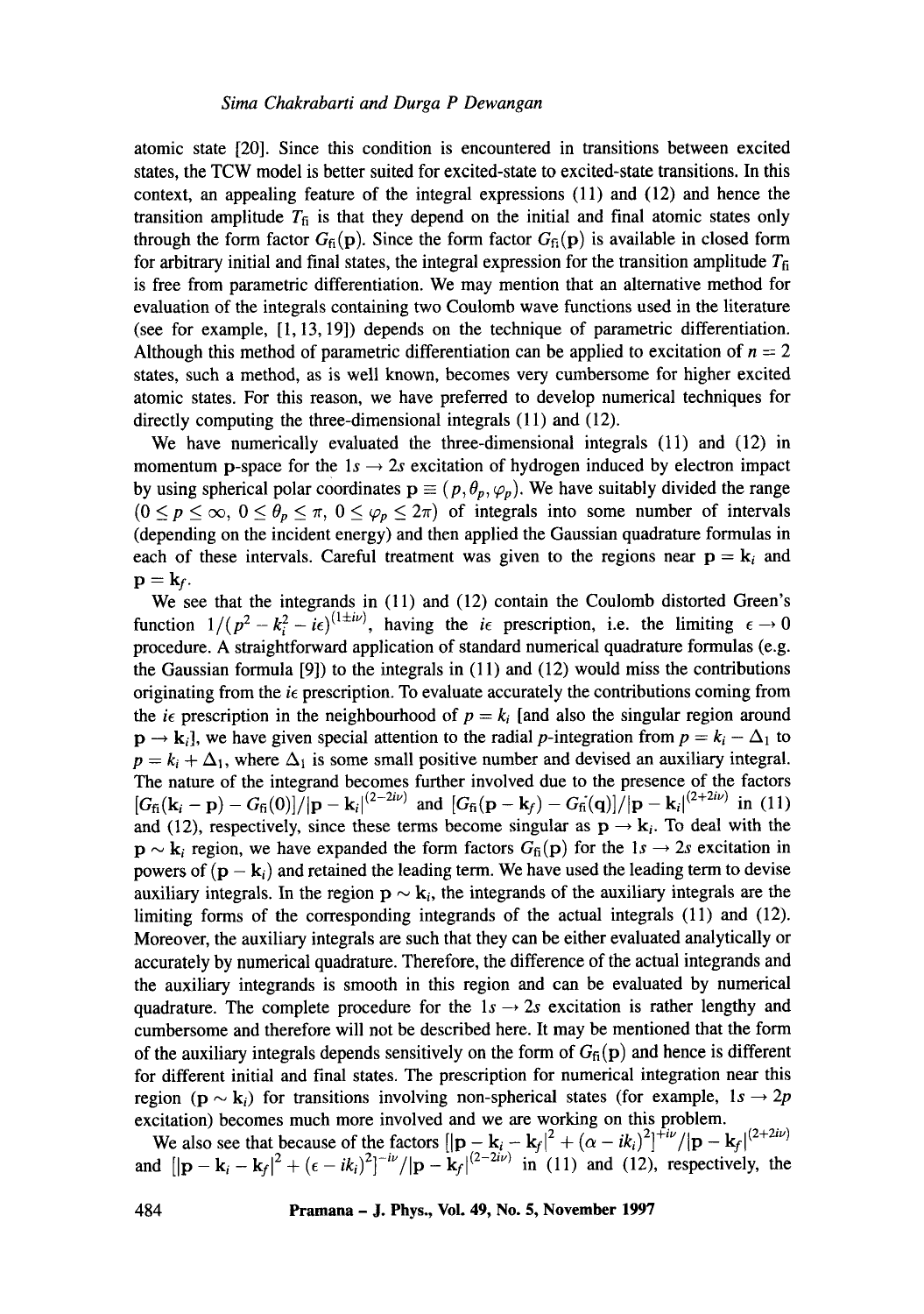integrands become singular as  $p \rightarrow k_f$ . However, the integrals (over p) containing these factors in the neighbourhood of  $p = k_f$  are well defined and can be carried out analytically. The method for performing these integrals analytically is rather cumbersome and lengthy and we shall not discuss it here. Our computer program includes these results.

We have tested the computer program by devising some test integrals which can be evaluated analytically and whose integrands in the neighbourhood of  $p = k_i$  and  $p = k_f$ have a very similar behaviour to those of (11) and (12). The program reproduces the analytical results to desired numerical accuracy.

#### **3. Results and discussions**

We have computed the cross sections of the TCW and closure approximation second Born (CSB2) models for the  $1s \rightarrow 2s$  excitation of hydrogen by electrons in the energy range of 54.4 to 400 eV and have taken into account the exchange contributions by using the Ochkur approximation [15]. The computation of the differential cross section at one scattering angle for a single incident energy requires about 30 minutes of CPU time in the IBM 6000/R machine.

For the  $n = 2$  excitation of hydrogen, a large number of sophisticated perturbative and nonperturbative theories exists [15, 16, 21-24] which include the close coupling (40CC) method based on a large basis set containing pseudostates of Wyngaarden and Waiters [25], the convergent close-coupling (CCC) theory of Bray and Stelbovics [26] and Bubelev *et al* [27], the coupled-channel optical (CCO) model of Bray *et al* [28], the intermediate R-matrix method (IERM) of Scholtz *et al* [29], the exact second-order distorted wave (DWB2) theory of Madison *et al* [30] and Bubelev *et al* [27]. As stated by Bray and Stelbovics [26], among the nonperturbative theories, the results of the convergent close-coupling (CCC) theory, the coupled-channel optical (CCO) model of Bray *et al* [28], the intermediate R-matrix method (IERM) of Scholtz *et al* [29] and the close-coupling (40CC) theory of Wyngaarden and Walters [25] are in excellent agreement with each other at intermediate energies. Wyngaarden and Walters [25] have also presented the 40CC results in tabular forms. Therefore, we have compared the TCW results with the 40CC results and, for the sake of clarity, we have not included in the figures the results of the CCC, CCO, and IERM theories.

#### *3.1 Electron impact excitation of the 2s state at* 54.4 *eV*

For the electron impact excitation of the ground 1s state of the hydrogen to the 2s state, the incident energy 54.4 eV is special, since only at this energy, the differential cross sections have been measured by Williams in 1981 [31] (see also Williams and Wang [32] for a review of the  $n = 3$  excitation of hydrogen). Figure 1 compares the differential cross sections (shown as the solid curve) of the TCW model with the experimetal data. It is seen that the TCW results (with the exchange effects included) are in very good agreement with the experimental data for scattering angles  $\Theta \leq 100^{\circ}$  but they are smaller than the experimental results for larger scattering angles  $\Theta > 100^{\circ}$ . This figure also displays the results of the TCW model calculated by ignoring the exchange effects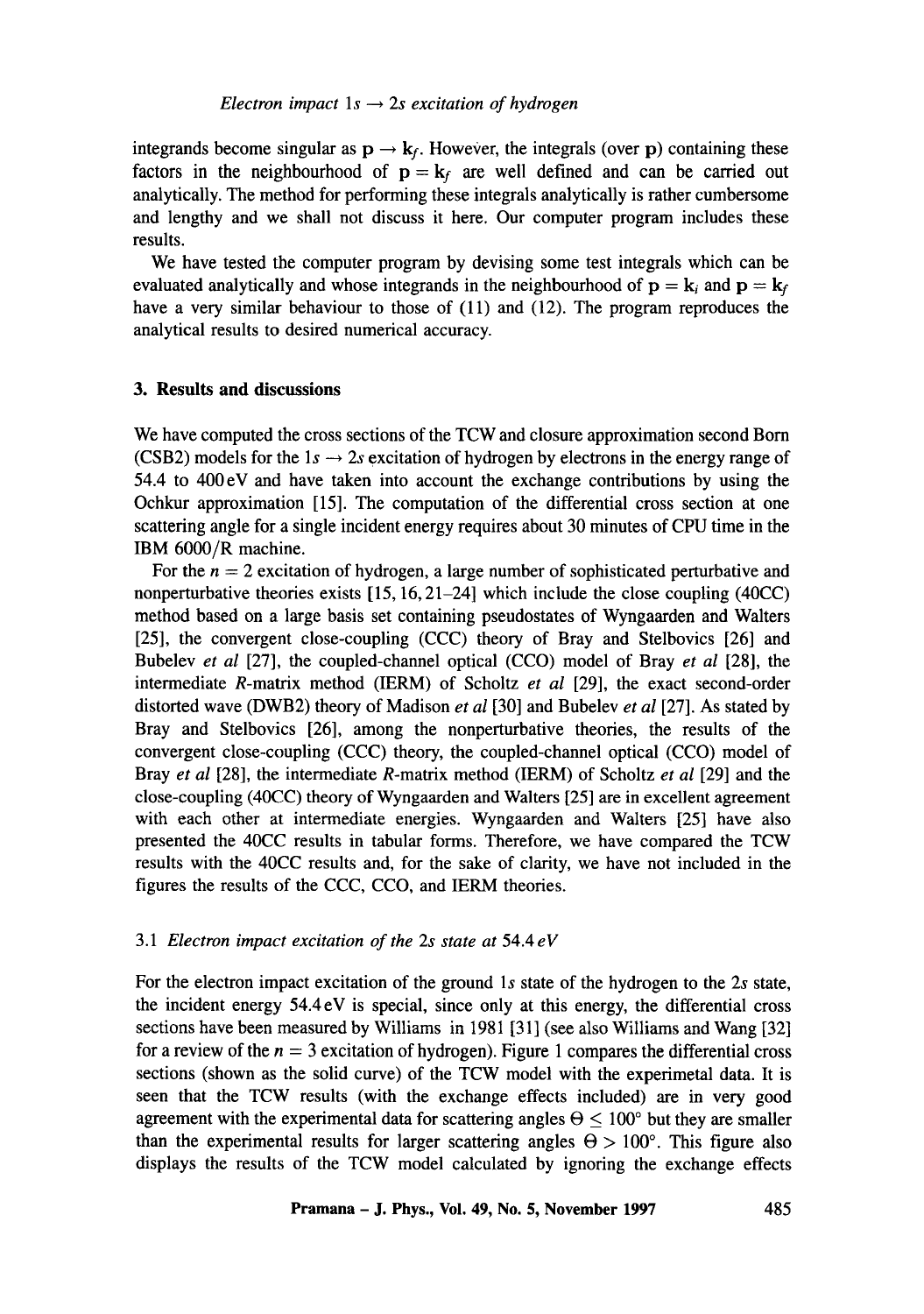

**Figure 1.** Differential cross sections for  $e^- + H(1s) \rightarrow e^- + H(2s)$  at 54.4 eV. Solid line: TCW results with exchange; dash-dot line: TCW results without exchange; dottted line: CSB2 results with exchange; dashed line: CSB2 results without exchange; stars: DWB2 results [27, 30]; crosses: 40CC results [25]; open squares with error bars: experimental results of Williams [31].

(shown as dash-dotted line). We see that the exchange effects are important at this energy. It is also seen that the CSB2 results deviate significantly from the TCW cross sections showing the importance of the higher order  $(n \geq 3)$  Born terms included in the TCW theory. The differential cross sections of the first Born theory, and the peaking approximation given by  $T_f^{(1)}$ , eq. (8) are not shown in the figure. The peaking approximation predicts that the differential cross sections have a shape similar to that given by the first Born theory. It is well documented in the literature (see e.g. [16]) that the first Born gives a poor description of experiment.

Figure 1 also displays the theoretical results (shown as crosses) of Wyngaarden and Waiters [25] calculated by using the close coupling (40CC) method based on a large basis set consisting of  $s, p$  and  $d$  states which also includes pseudostates to account for the couplings to the continuum (and the bound states not explicitly included in the basis set). In this 40CC method, couplings to the target states of higher angular momenta  $(l > 2)$  are treated perturbatively in the second Born approximation. The TCW theory predicts a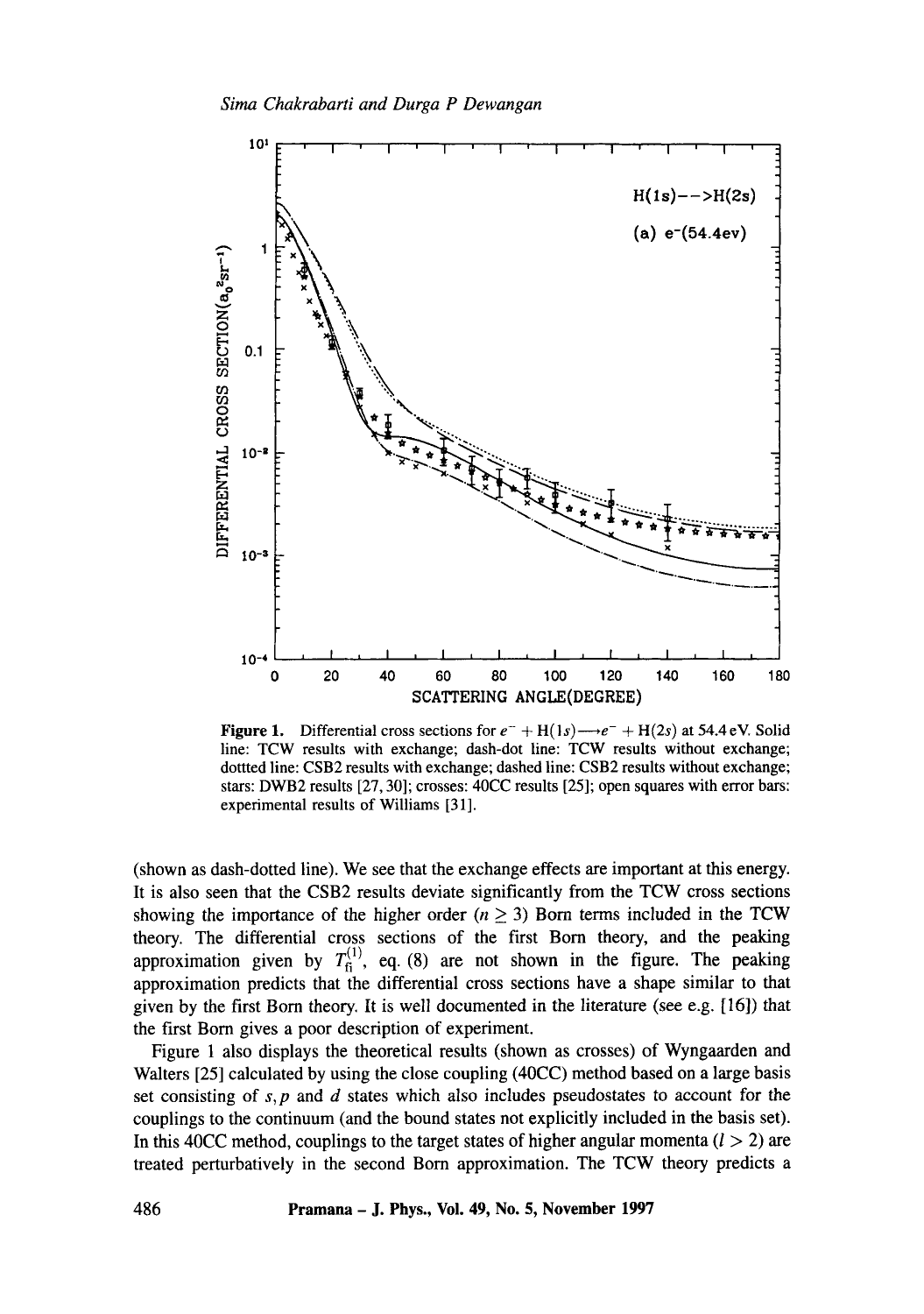slightly broader peak for smaller scattering angles in comparison to the 40CC theory of Wyngaarden and Walters [25] and gives somewhat better agreement with the experimental data in this region. Except for small scattering angles (given below), the results of the TCW model are in good overall agreement with those of 40CC method. An interesting feature of the TCW and 40CC (and also the CCC [26, 27]) theories is that they exhibit a broad shoulder around  $\Theta \approx 40^{\circ}$ .

Madison *et al* [30] and Bubelev *et al* [27] have performed calculations of the cross sections for the  $n = 2$  excitation of hydrogen by electron impact in the energy range 20-200 eV in a distorted wave second order (DWB2) theory which includes exactly, the second order direct and exchange amplitudes. The DWB2 results are shown (as stars) in figure 1. We see that the TCW model (the solid curve) is in good harmony with the DWB2 theory (the stars) for scattering angles  $\Theta \le 100^{\circ}$ . For larger scattering angles  $(\Theta > 100^{\circ})$ , the differential cross sections of the DWB2 theory tend towards the results of the closure approximation second Born (CSB2) model, calculated by using (13) and (14) (shown as the dotted curve). It is interesting to note that the differential cross sections of the CSB2 and DWB2 approximations agree remarkably well with the experimental data for  $\Theta \ge 90^\circ$ , whereas for smaller scattering angles, the CSB2 approximation gives a poor



**Figure 2.** Differential cross sections for  $e^- + H(1s) \rightarrow e^- + H(2s)$  at 100 eV. The descriptions of the curves are the same as in figure 1.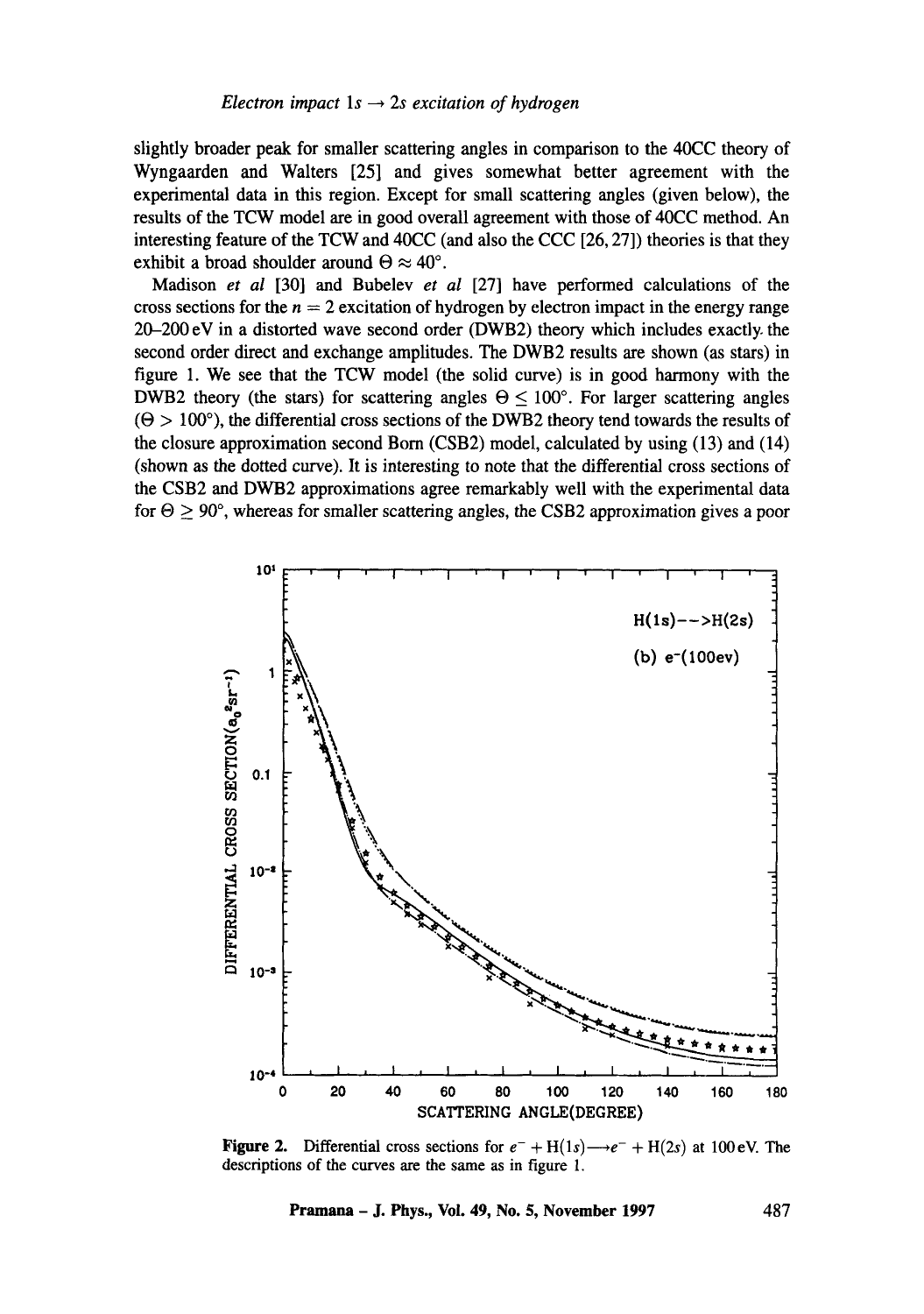

**Figure 3.** Differential cross sections for  $e^- + H(1s) \rightarrow e^- + H(2s)$  at 200 eV. The descriptions of the curves are the same as in figure 1.

description of the experimental data. Another interesting feature to note is that in contrast to the TCW, 40CC and CCC theories, the DWB2 and CSB2 models do not predict a broad shoulder around  $\Theta \approx 40^{\circ}$ .

## 3.2 *Electron impact excitation of the 2s state for 100-400 eV*

The differential cross sections calculated in the TCW model (the solid curve) and the CSB2 approximation [both with (the long dashed curve) and without (the dotted curve) exchange contributions] are shown in figures 2-5 for incident electron energies 100- 400 eV. For these energies, there are no experimental data. The results of the 40CC approximation of Wyngaarden and Waiters [25] are available for 100, 200 and 300eV which are also shown as the crosses. The stars in figures 2 and 3 represent the results of the DWB2 theory calculated by Madison *et al* [30] and Bubelev *et al* [27]. We see from these figures that for incident energy  $\geq 200$  eV, the exchange contribution is very small. The TCW model predicts somewhat larger values of the differential cross sections in the forward direction in comparison to the 40CC and the DWB2 models. This feature is due to the average excitation energy being equal to  $\epsilon_i$ , the energy of the initial atomic state.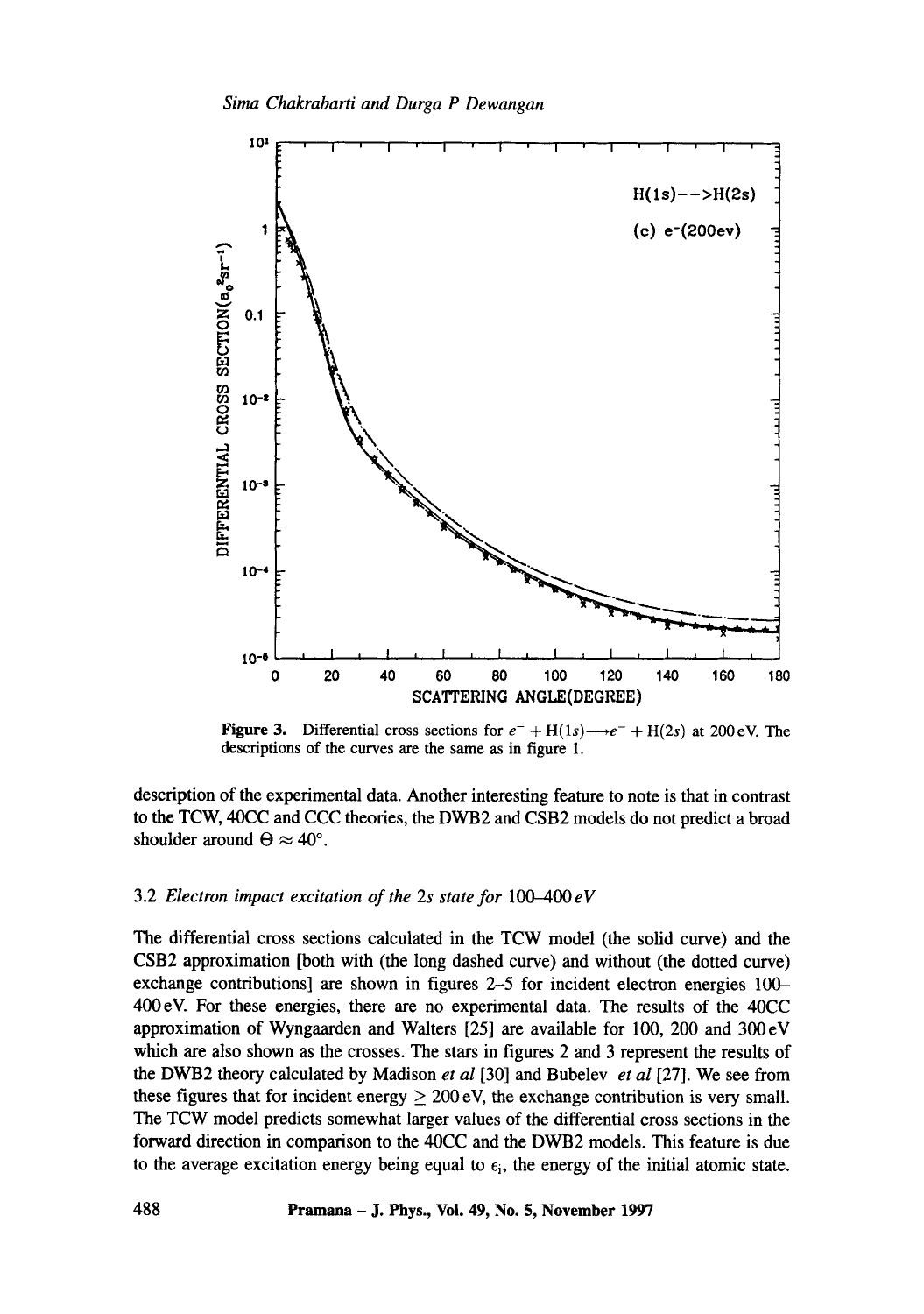

**Figure 4.** Differential cross sections for  $e^- + H(1s) \rightarrow e^- + H(2s)$  at 300 eV. The descriptions of the curves are the same as in figure 1.

We see that for the scattering angles  $\Theta > 20^{\circ}$ , there is good overall agreement among the predictions of the TCW, 40CC and DWB2 methods.

#### 3.3 *Integrated cross sections*

We have computed the integrated cross sections of the  $TCW$ ,  $CSB2$  and first Born theories and also of the peaking approximation given by  $T_6^{(1)}$ , eq. (8). In our calculations, we have included the exchange contribution by using the Ochkur approximation. Table i compares the integrated cross sections calculated in various models. The importance of the higher order Born terms included in the TCW theory once again becomes clear from the fact that the integrated CSB2 cross sections differ significantly from the integrated TCW cross sections in the energy range under consideration. Indeed, the CSB2 theory predicts the largest values of the integrated cross sections. The peaking approximation also gives larger integrated cross sections at lower energies showing the importance of the remaining terms included in the TCW theory. From the table we also see that the TCW model predicts larger values of the integrated cross section in comparison to the 40CC close coupling results of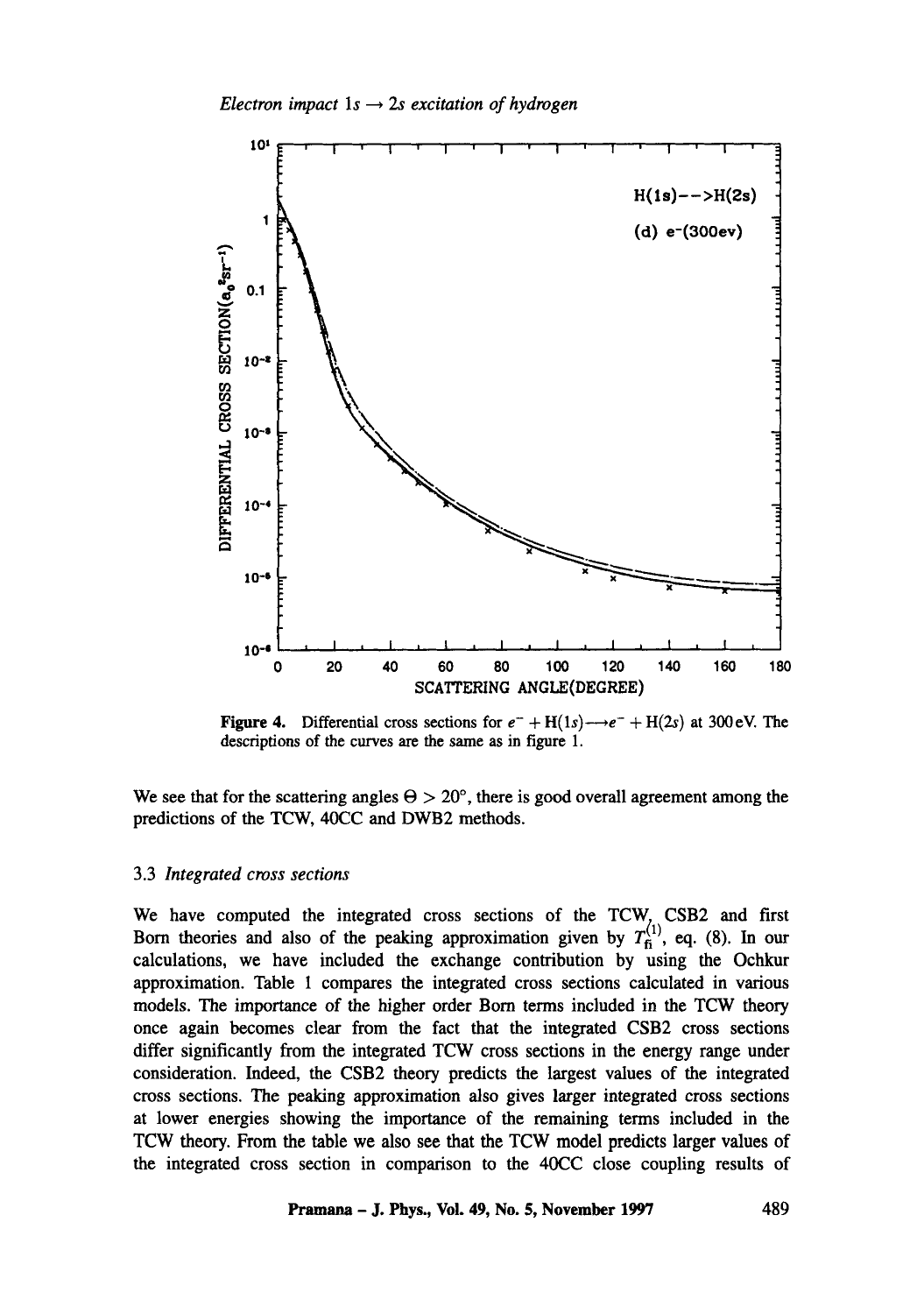

**Figure 5.** Differential cross sections for  $e^- + H(1s) \rightarrow e^- + H(2s)$  at 400 eV. The descriptions of the curves are the same as in figure 1.

**Table 1.** The integrated cross sections (in units of  $a_0^2$ ) as a function of the incident electron energy for the  $1s \rightarrow 2s$  excitation of atomic hydrogen by electron impact. The integrated cross sections of the TCW, CSB2, peaking approximation and first Born theories include the exchange contributions through the Ochkur approximation.

| Electron energy  | 54.4 eV | 100eV | 200eV | 300 eV | 400eV |
|------------------|---------|-------|-------|--------|-------|
| <b>TCW</b>       | 0.298   | 0.174 | 0.091 | 0.062  | 0.046 |
| CSB <sub>2</sub> | 0.568   | 0.261 | 0.114 | 0.072  | 0.052 |
| 40CC             | 0.204   | 0.126 | 0.079 | 0.057  |       |
| Peaking approx.  | 0.437   | 0.205 | 0.096 | 0.063  | 0.047 |
| First Born       | 0.289   | 0.170 | 0.090 | 0.061  | 0.046 |
|                  |         |       |       |        |       |

Wyngaarden and Waiters [25]. This is due to the larger values of the differential cross section in the forward directions (see figures  $1-4$ ) resulting from the closure approximation imbedded in the TCW model. But, as the energy increases, the integrated cross sections of both the TCW and 40CC models approach the first Born values, as one would expect.